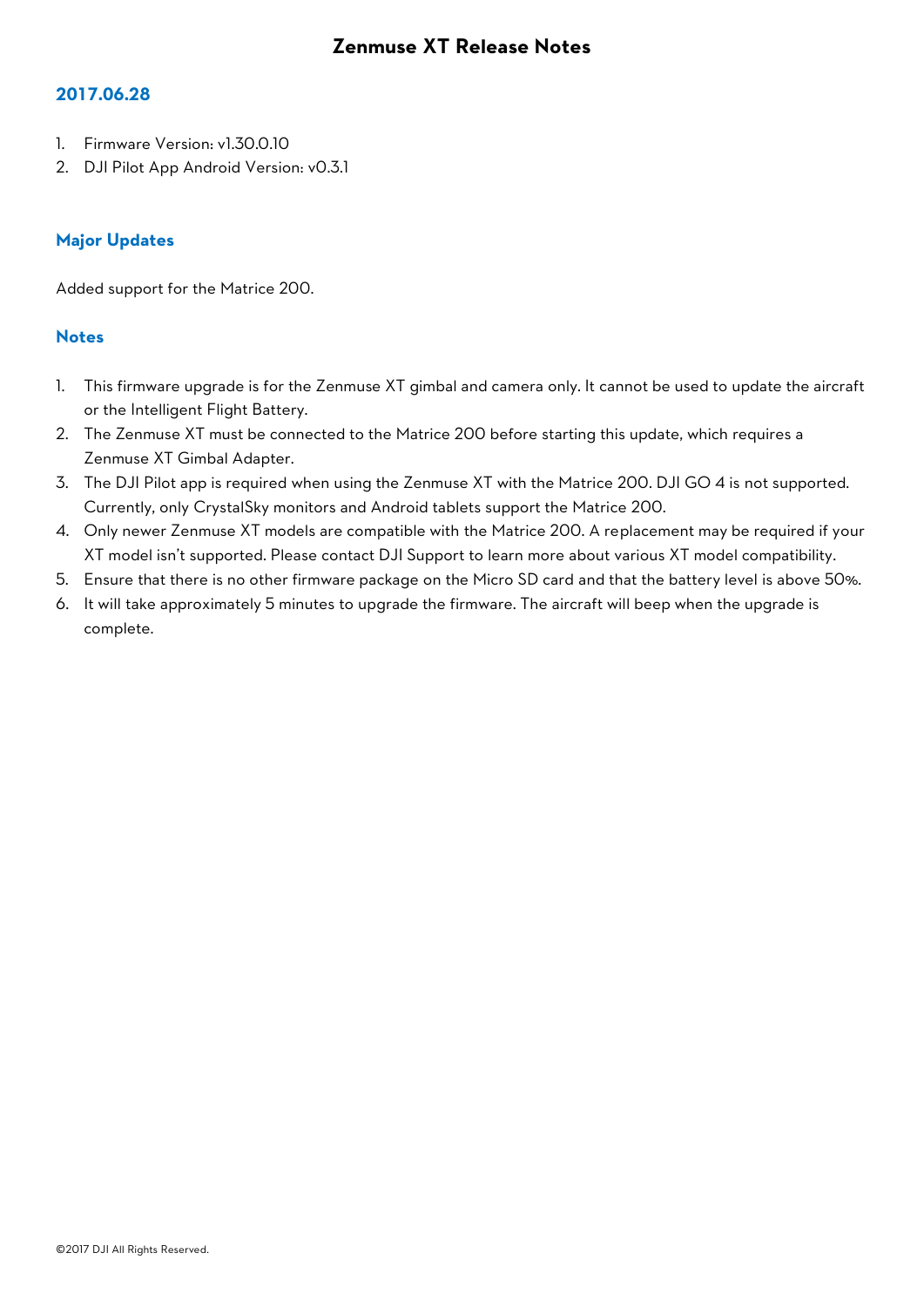## **2016.12.22**

- 1. Firmware Version: v1.24.0.10
- 2. DJI GO App iOS Version: v3.1.1
- 3. DJI GO App Android Version: v3.1.1

## **Major Updates**

- 1. Added shutter and video recording ports for the DJI SDK.
- 2. Optimized photo metadata.

- 1. The Zenmuse XT must be mounted on the Inspire 1, Matrice 100 or Matrice 600 before starting the firmware upgrade.
- 2. This firmware upgrade is for the Zenmuse XT gimbal and camera only. It cannot be used to update the aircraft or the Intelligent Flight Battery.
- 3. Ensure that there is no other firmware package on the Micro SD card and that the battery level is above 50%.
- 4. It will take approximately 5 minutes to upgrade the firmware. The aircraft will beep when the upgrade is complete.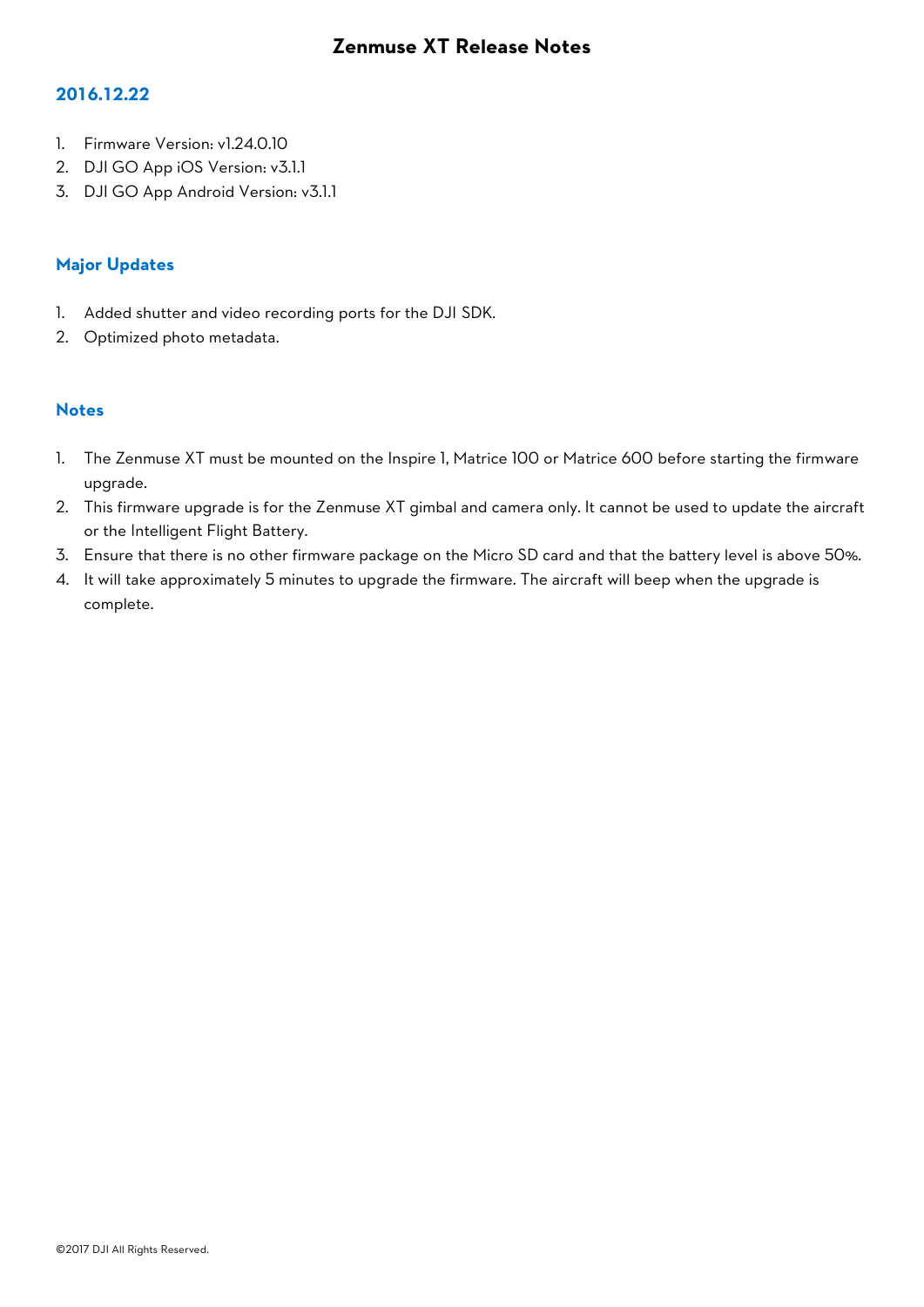## **2016.09.27**

- 1. Firmware Version: v1.22.0.00
- 2. DJI GO App iOS Version: v2.9.2
- 3. DJI GO App Android Version: v2.9.1

## **Major Updates**

Fixed issue of the camera being unable to take interval photos.

- 1. The Zenmuse XT must be mounted on the Inspire 1, Matrice 100 or Matrice 600 before starting the firmware upgrade.
- 2. This firmware upgrade is for the Zenmuse XT gimbal and camera only. It cannot be used to update the aircraft or the Intelligent Flight Battery.
- 3. Ensure that there is no other firmware package on the Micro SD card and that the battery level is above 50%.
- 4. It will take approximately 5 minutes to upgrade the firmware. The aircraft will beep when the upgrade is complete.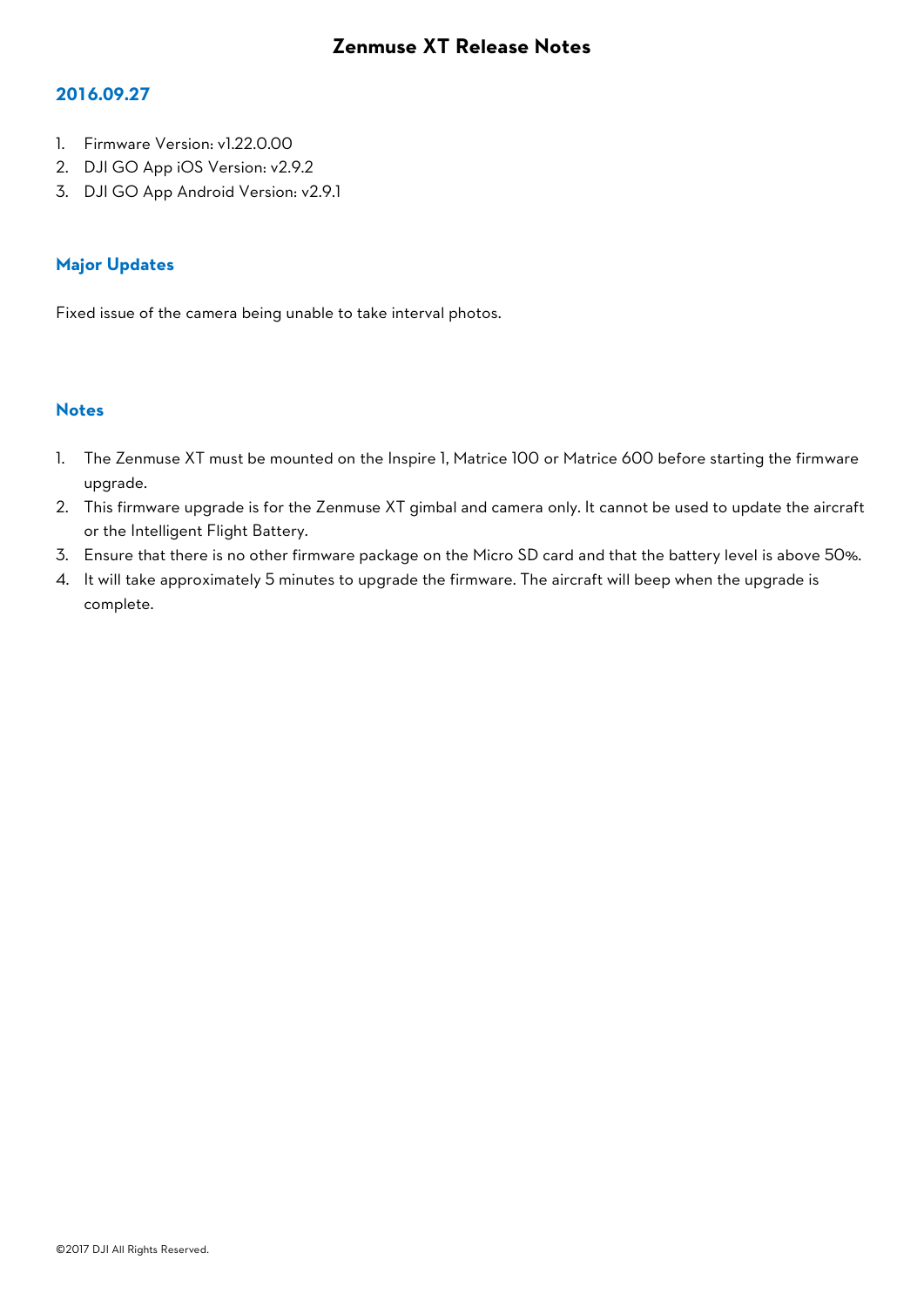### **2016.07.26**

- 1. Firmware Version: v1.20.0.00
- 2. DJI GO App iOS Version: v2.8.5
- 3. DJI GO App Android Version: v2.8.3

## **Major Updates**

- 1. Temperature resolution of TIFF images will now change automatically according to the gain mode.
- 2. Re-enabled TIFF format image capture on for the Zenmuse XT-Performance.
- 3. Improved GPS metadata accuracy.

- 1. The Zenmuse XT must be mounted on the Inspire 1 or Matrice 100 before starting the firmware upgrade.
- 2. This firmware upgrade is for the Zenmuse XT gimbal and camera only. It cannot be used to update the aircraft or the Intelligent Flight Battery.
- 3. Ensure that there is no other firmware package on the Micro SD card and that the battery level is above 50%.
- 4. It will take approximately 5 minutes to upgrade the firmware. The aircraft will beep when the upgrade is complete.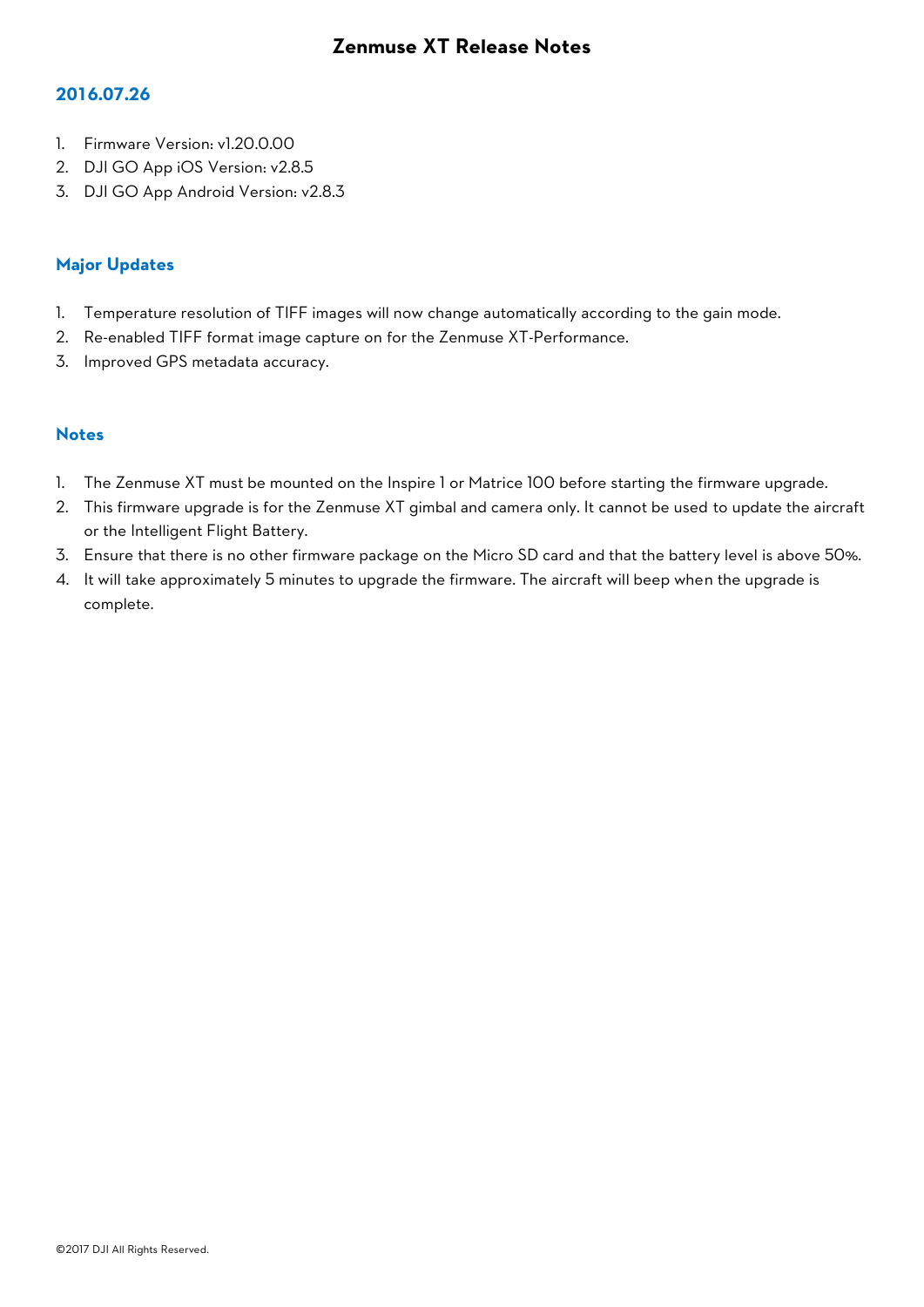## **2016.06.02**

- 1. Firmware Version: v1.17.1.80
- 2. DJI GO App iOS Version: v2.8.3
- 3. DJI GO App Android Version: v2.8.1

## **Major Updates**

- 1. Radiometric JPEG format photos can be viewed by FLIR Tools.
- 2. Optimized the video playback function.

- 1. The Zenmuse XT must be mounted on the Inspire 1 or Matrice 100 before starting firmware upgrade.
- 2. This firmware upgrade is for the Zenmuse XT gimbal and camera only. It cannot be used to update the aircraft or the Intelligent Flight Battery.
- 3. Ensure that there is no other firmware package on the Micro SD card and that the battery level is above 50%.
- 4. It will take approximately 5 minutes to upgrade the firmware. The aircraft will beep when the upgrade is complete.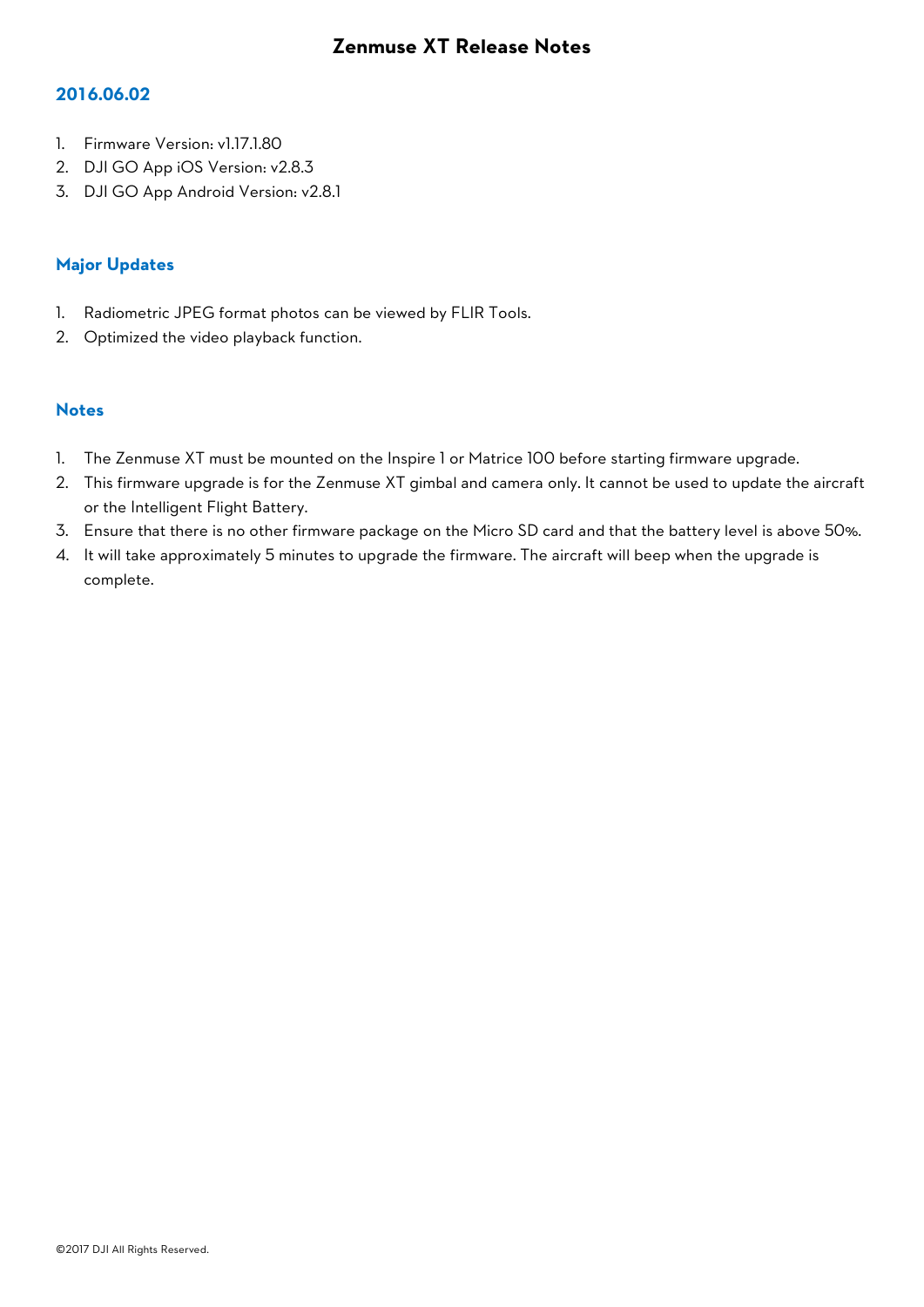### **2016.05.16**

- 1. Firmware Version: v1.16.1.70
- 2. DJI GO App iOS Version: v2.8.2
- 3. DJI GO App Android Version: v2.8.1

## **Major Updates**

- 1. Replaced the TIFF photo format with the Radiometric JPEG format for improved thermal imaging analysis.
- 2. Improved video recording so that accidentally suspended video recordings can now be played back normally, even if the camera is powered off while recording.

- 1. The Zenmuse XT must be mounted on the Inspire 1 or Matrice 100 before starting firmware upgrade.
- 2. This firmware upgrade is for the Zenmuse XT gimbal and camera only. It cannot be used to update the aircraft or the Intelligent Flight Battery.
- 3. Ensure that there is no other firmware package on the Micro SD card and that the battery level is above 50%.
- 4. It will take approximately 5 minutes to upgrade the firmware. The aircraft will beep when the upgrade is complete.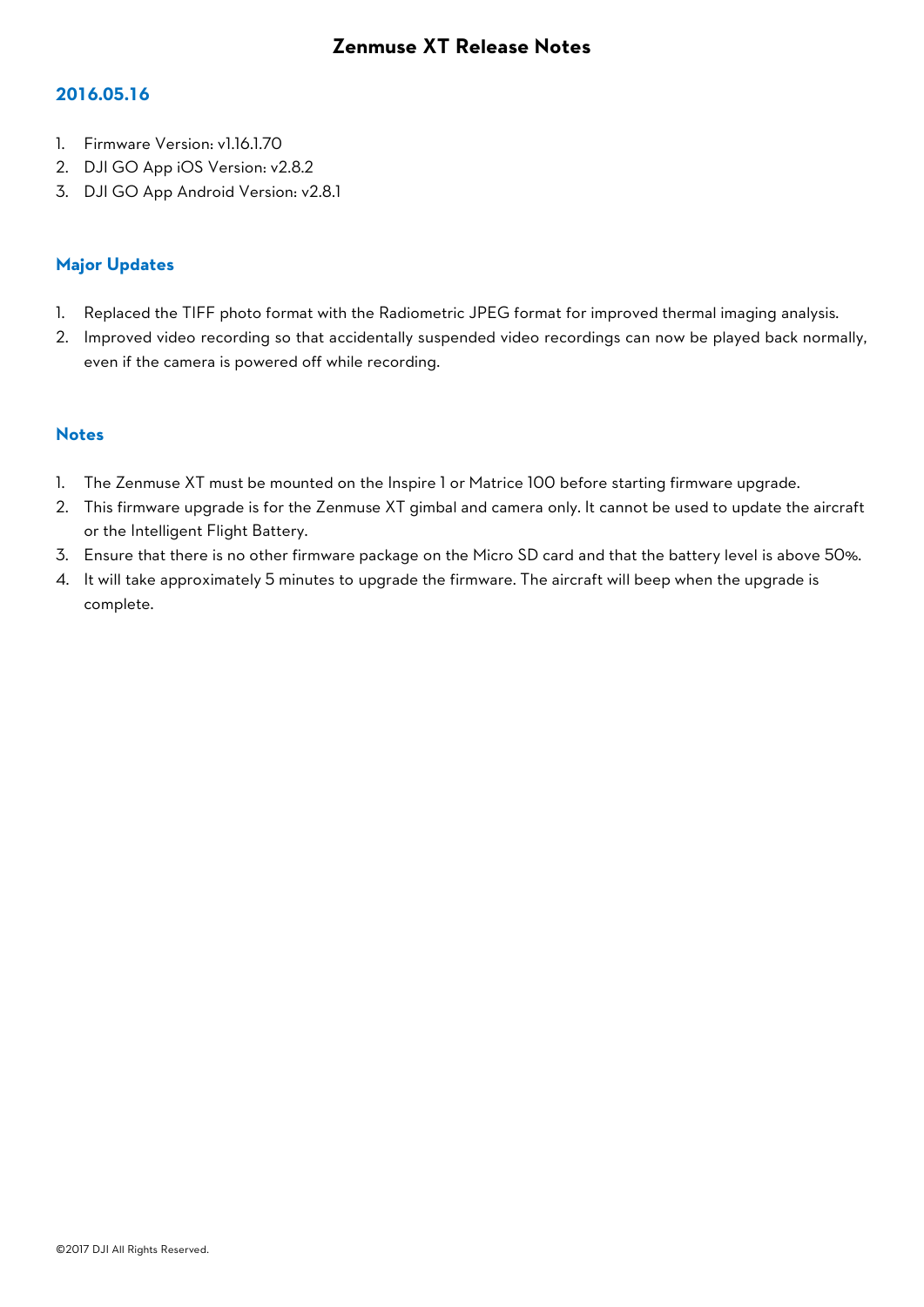#### **2016.04.25**

- 1. Firmware Version: v1.15.1.60
- 2. DJI GO App iOS Version: v2.8.0
- 3. DJI GO App Android Version: v2.8.0

## **Major Updates**

- 1. Added options for FFC calibration. Now you can choose manual or auto FFC calibration.
- 2. Fixed the issue of incomplete video files resulting from turning off the Intelligent Flight Battery while recording video.
- 3. Improved the accuracy of GPS data tagged to recorded images.

- 1. The Zenmuse XT must be mounted on the Inspire 1 or Matrice 100 for firmware upgrading.
- 2. This firmware upgrade is for the Zenmuse XT gimbal and camera only. It cannot be used to upgrade the aircraft or the Intelligent Flight Battery.
- 3. Ensure there is no other firmware package on the Micro SD card and that the battery level is above 50%.
- 4. It will take approximately 5 minutes to upgrade the firmware. The aircraft will beep when the upgrade is complete.